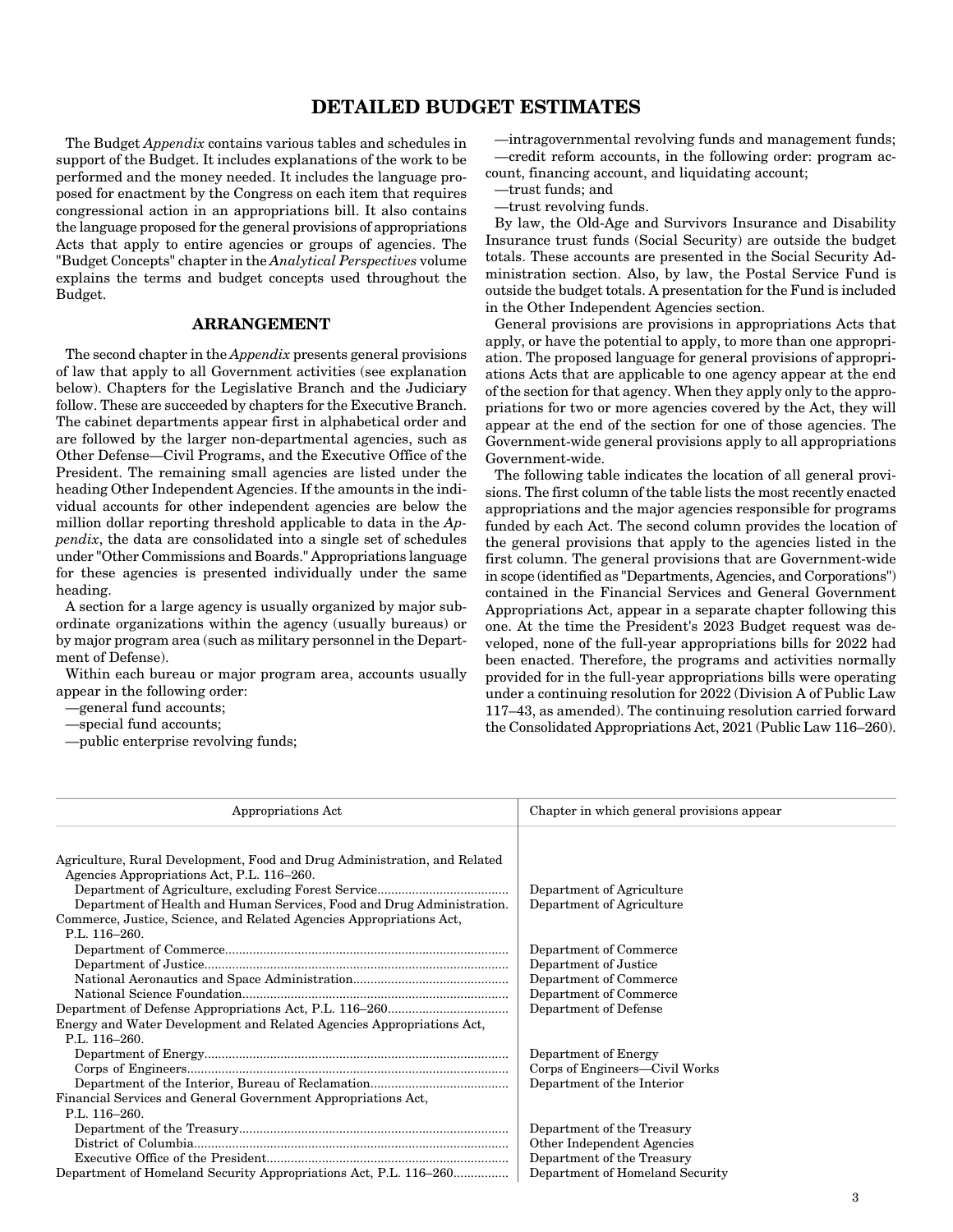| Appropriations Act                                                                                 | Chapter in which general provisions appear           |
|----------------------------------------------------------------------------------------------------|------------------------------------------------------|
| Department of the Interior, Environment, and Related Agencies                                      |                                                      |
| Appropriations Act, P.L. 116-260.                                                                  |                                                      |
|                                                                                                    | Department of the Interior                           |
|                                                                                                    | Department of the Interior                           |
| Department of Health and Human Services, Indian Health Service                                     | Department of the Interior                           |
|                                                                                                    | Department of the Interior                           |
| Departments of Labor, Health and Human Services, and Education, and                                |                                                      |
| Related Agencies Appropriations Act, P.L. 116-260.                                                 |                                                      |
|                                                                                                    | Department of Labor                                  |
| Department of Health and Human Services, excluding Food and Drug                                   |                                                      |
|                                                                                                    | Department of Health and Human Services              |
|                                                                                                    | Department of Education                              |
|                                                                                                    | Department of Labor                                  |
|                                                                                                    | Legislative Branch                                   |
| Military Construction and Veterans Affairs and Related Agencies                                    |                                                      |
| Appropriations Act, P.L. 116–260.                                                                  |                                                      |
|                                                                                                    | Department of Defense                                |
|                                                                                                    | Department of Veterans Affairs                       |
| Department of State, Foreign Operations, and Related Programs<br>Appropriations Act, P.L. 116–260. |                                                      |
|                                                                                                    | Department of State and Other International Programs |
|                                                                                                    | Department of State and Other International Programs |
| Transportation, Housing and Urban Development, and Related Agencies                                |                                                      |
| Appropriations Act, P.L. 116-260.                                                                  |                                                      |
|                                                                                                    | Department of Transportation                         |
|                                                                                                    | Department of Housing and Urban Development          |

## **FORM OF DETAILED MATERIAL**

### APPROPRIATIONS LANGUAGE

The language proposed for inclusion in the 2023 appropriations Acts appears following the account title, and the amounts are stated in dollars. Accounts included in the enacted 2023 appropriations bills are printed in roman type as a base. Bolded brackets enclose material that is proposed for deletion; italic type indicates proposed new language. The citation to the specific appropriations Act from which the basic text of the 2022 language is taken appears at the end of the final language paragraph, printed in italic type within parentheses. If an appropriation is being proposed for the first time for an account assumed to be covered by these bills in 2023 all of the language is printed in italics. An illustration of proposed appropriations language for 2023 follows:

### NATIONAL EYE INSTITUTE

For carrying out section 301 and title IV of the PHS Act with respect to eye diseases and visual disorders, \$853,355,000.

Note.—A full-year 2022 appropriation for this account was not enacted at the time the budget was prepared; therefore, the budget assumes this account is operating under the Continuing Appropriations Act, 2022 (Division A of Public Law 117–43, as amended). The amounts included for 2022 reflect the annualized level provided by the continuing resolution.

## BASIS FOR SCHEDULES

Dollar amounts in Appendix schedules are stated in millions, unless otherwise specified.

The 2021 column of the budget presents the actual transactions and balances for that year, as recorded in agency accounts.

For 2022, the regular schedules include the enacted appropriations. They may also include indefinite appropriations on the basis of amounts likely to be required.

The 2023 column of the regular schedules includes proposed appropriations for all programs.

Amounts for proposed new legislation are shown generally in separate schedules, following the regular schedules or in budget sequence in the respective bureau. These schedules are identified as "Legislative proposals, subject to PAYGO" or "Legislative proposals not subject to PAYGO." The term "PAYGO" refers to the "pay-as-you-go" requirements of the Statutory Pay-As-You-Go Act of 2010 (2 U.S.C. 931–39). Appropriations language is included with the regular schedule, but usually not with the separate schedules for proposed legislation. Usually the necessary appropriations language is transmitted later upon enactment of the proposed legislation.

### PROGRAM AND FINANCING SCHEDULE

This schedule provides the following information:

- —obligations by program activity;
- —budgetary resources;
- —change in obligated balance; and

—budget authority and outlays, net.

The "Obligations by program activity" section shows obligations for specific activities or projects. The activity structure is developed for each appropriation or fund account to provide a meaningful presentation of information for the program. Where the amounts are significant, this section distinguishes between operating expenses and capital investment and between direct and reimbursable programs. The last entry, "Total new obligations, unexpired accounts" indicates the amount of budgetary resources required to finance the activities of the account.

The "Budgetary resources" section shows the budgetary resources available or estimated to be available to finance the obligations. The resources available for obligation include the start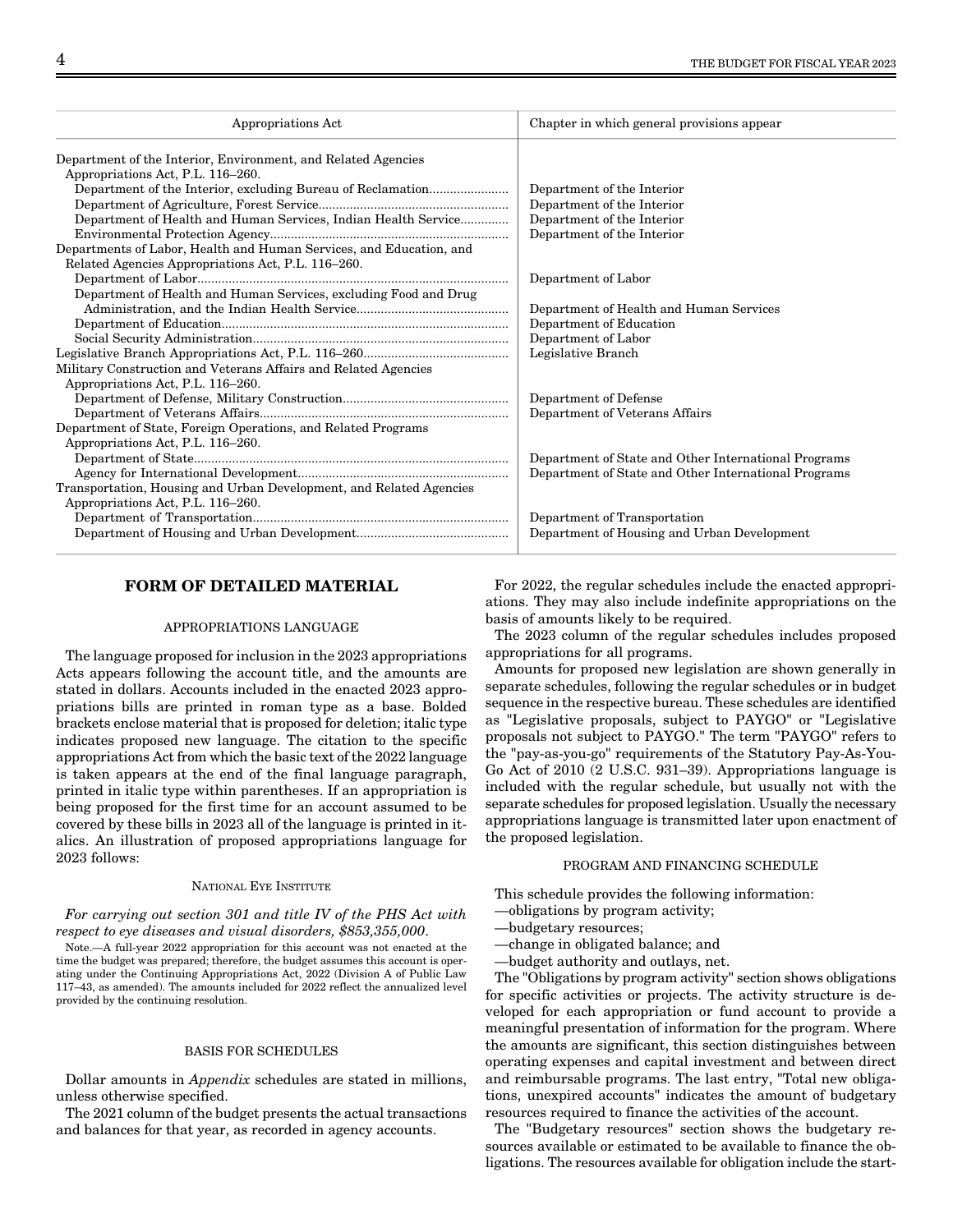of-year unobligated balances of prior year's resources that have not expired, new budget authority, and adjusting entries, such as recoveries from prior year obligations. This section provides detailed information on the total new budget authority (gross) available to finance the program. It includes information on the type of budget authority that is available, reductions, and amounts precluded from obligation. It indicates whether the budget authority is discretionary (controlled by appropriations Acts) or mandatory (controlled by other laws).

The "Change in obligated balance" section shows components of the change in obligated balances from the start to the end of the year. The two components of the obligated balance—unpaid obligations and uncollected payments from Federal sources—are presented separately. New obligations are added to the obligations that were incurred in a previous year but not liquidated. Total disbursements to liquidate obligations (outlays, gross) are subtracted from these amounts. Adjusting entries, such as adjustments in expired accounts and recoveries of prior year unpaid obligations, are included as appropriate, resulting in the end-ofyear obligated balance.

The "Budget authority and outlays, net" section bridges from gross budget authority and outlays to net budget authority and outlays. The section presents discretionary and mandatory amounts separately and indicates whether the outlays pertain to balances or new authority. It also indicates the amounts to be deducted from gross budget authority and outlays and the resulting net budget authority and outlay amounts. Offsetting collections (cash) and the change in uncollected payments from Federal sources are deducted from gross budget authority; only offsetting collections (cash) are deducted from gross outlays.

A schedule titled "Summary of Budget Authority and Outlays" immediately follows the first program and financing schedule for any account that has additional program and financing schedules for supplemental requests, legislative proposals, or current year cancellation proposals.

## NARRATIVE STATEMENT OF PROGRAM AND PERFORMANCE

Narrative statements present briefly the objectives of the program and the work to be financed primarily for 2023. They may include measures of expected performance and describe a relationship to the financial estimates.

### SCHEDULE OF OBJECT CLASSIFICATION AND EMPLOYMENT **SUMMARY**

Object classes reflect the nature of the things or services purchased, regardless of the purpose of the program for which they are used. Object class entry 11.9, "Total personnel compensation" sums the amounts in object classes 11.1 through 11.8. Except for revolving funds, reimbursable obligations are aggregated in a single line and not identified by object class. Amounts for any object class that are below the reporting threshold (i.e., amounts that are \$500 thousand or less) are reported together as a single entry. If all of the obligations for an account are in a single object class, the schedule is omitted and the object class code is printed in the Program and Financing Schedule on the "Total new obligations, unexpired accounts" line.

When obligations for personnel compensation are shown in the object classification schedule, an employment summary generally follows the object classification schedule.

Federal civilian employment generally is stated on a full-time equivalent (FTE) basis. It is the total number of hours worked (or to be worked) divided by the number of compensable hours applicable to each fiscal year.

### BALANCE SHEETS

Balance sheets are presented for all direct and guaranteed loan liquidating and financing accounts and most Governmentsponsored enterprises.

The balance sheets show assets, liabilities, and equity for the fund at the close of each fiscal year. In addition to this information, which is similar to commercial balance sheet data, budget needs also require additional information, such as appropriated capital, which is shown in the equity section. The amounts in the 2020 column are audited.

## FEDERAL CREDIT SCHEDULES

Federal credit programs provide benefits to the public in the form of direct loans and loan guarantees. The Federal Credit Reform Act of 1990 (2 U.S.C. 661–661f) requires that the costs of direct and guaranteed loans of a program be calculated on a net present value basis, excluding administrative costs. For most programs, direct loan obligations and loan guarantee commitments cannot be made unless appropriations for the cost have been provided in advance in annual appropriations Acts. Annual limitations on the amount of obligations and commitments may also be enacted in appropriations language. For additional information on Federal Credit Reform Act accounts, see below.

Appropriations for the costs of direct loans and loan guarantees are recorded as budget authority in credit program accounts. The administrative expenses associated with a credit program are also recorded in the program account, but on a cash basis. All cash flows to and from the public arising from direct loan obligations and loan guarantee commitments are recorded in separate financing accounts. The transactions of the financing accounts are not included in the budget totals. Program accounts make subsidy payments, recorded as budget outlays, to the financing accounts at the time of the disbursement of the direct or guaranteed loans.

The transactions associated with direct loan obligations and loan guarantee commitments made prior to 1992 continue to be accounted for on a cash flow basis and are recorded in liquidating accounts. In most cases, the liquidating account is the account that was used for the program prior to the enactment of the new requirements.

Program and Financing schedules (described above) are shown for program, financing, and liquidating accounts. In addition, a Summary of Loan Levels, Subsidy Budget Authority, and Outlays by Program schedule is shown for program accounts. This schedule displays credit program information at the risk category level. Status of Direct Loans and Status of Guaranteed Loans schedules (as applicable) are shown for financing accounts and liquidating accounts. Summary information on Federal credit programs is provided in the chapter titled "Credit and Insurance'' in the Analytical Perspectives volume of the Budget.

## SPECIAL AND TRUST FUND RECEIPTS SCHEDULE

This schedule is printed for special fund and trust fund accounts to show the amount of receipts that are credited to them. It also shows any balances of unappropriated receipts or receipts that are only available for investment or precluded from obligation because of a provision of law, such as a benefit formula or limitation on obligations. When present, it appears after the appropriation language, but before the Program and Financing schedule for the account.